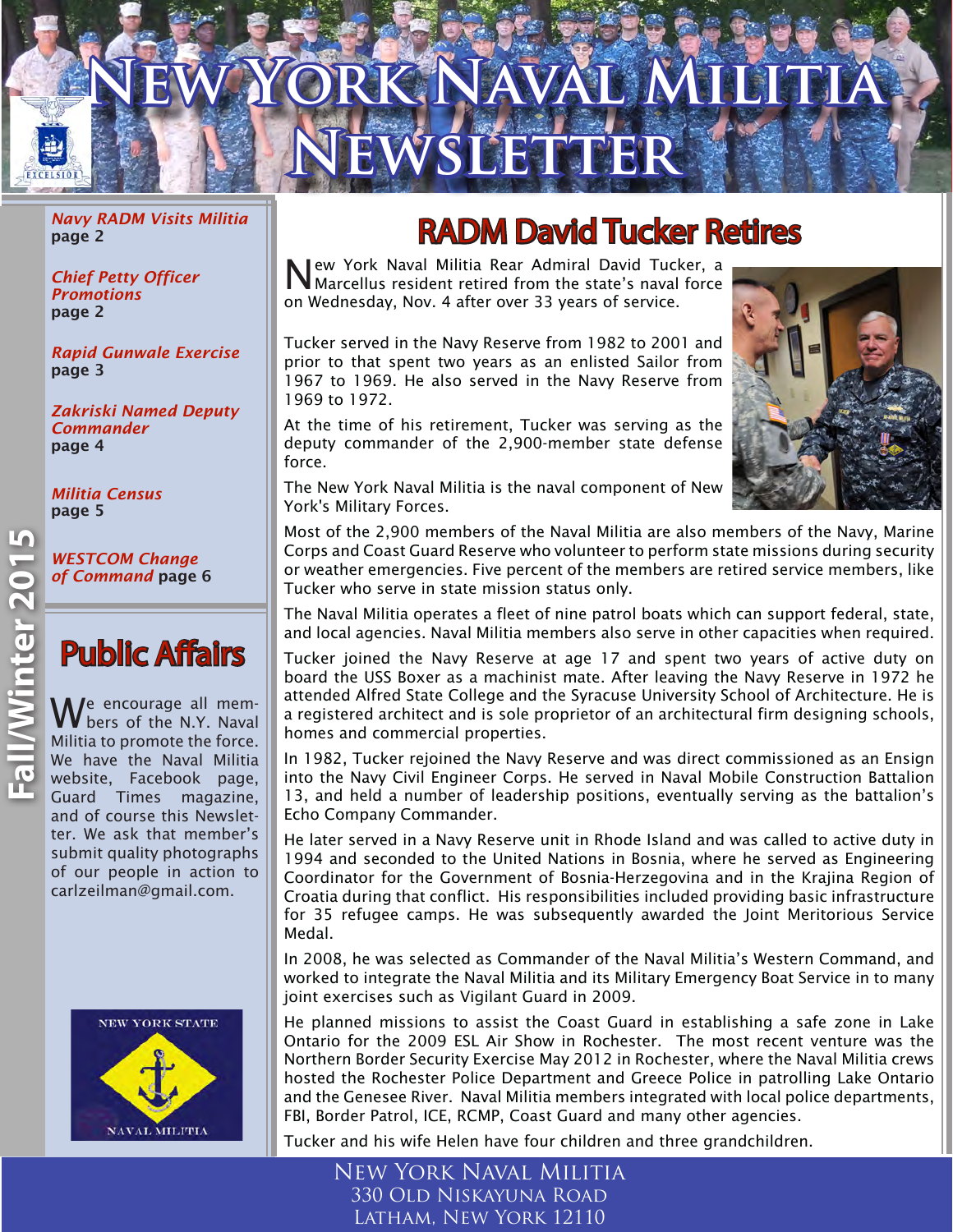#### Morisseau and Stacy Promoted to Chief Petty Officer

'he promotion of NY Naval Militia Missile Technician 1'st Class Robert A. Morisseau to Chief Petty Officer/ Missile Technician was conducted in a ceremony following intensive Chief Petty Officer's indoctrination training at Camp Smith Training Site in Cortlandt Manor, NY. The time honored and intensive transition training was conducted by the Chief Petty Officers of the New York Naval Militia according to the curriculum established by the United States Navy and incorporated many Leadership and History aspects of becoming a Navy Chief Petty Officer.

MTC Morisseau was born and raised in Albany N.Y. and graduated from Albany High School in 1978. He enlisted in the United States Navy in 1979 and completed 20 years of active duty. He joined the NY Naval Militia in 2001 and served as part of the recruiting staff. Morisseau is employed for the past 16 years as a Network/ Computer Technician with Albany County. His military awards and medals include: the Josephthal Award for Outstanding 2015 Unit, Military Commendation Medal, the NY State Humane Service Medal for participation during Hurricane Sandy. Among his many accomplishments and activities, Morisseau serves as an: Albany County Commander of the American Legion, NY Naval Militia Personnel Action Team Member, Military Emergency Boat Service Team Member and provides ongoing computer technical support to the NY Naval Militia.

EOC Stacy grew up in the Rochester NY area. He enlisted in the U. S. Navy in 1976 at 17 years old and served with Naval Mobile Construction Battalion Forty out of Port Hueneme, CA and participated in three deployments. He then served at Naval Operational Support Center (NOSC) Rochester with Reserve Naval Mobile Construction Battalions 20 and 13. EOC Stacy currently serves as NOSC Rochester NY Naval Militia Liaison and Genesee Valley, Det 51, Military Emergency Boat Service area coordinator. His NY Naval Militia awards include two Conspicuous Service awards Hurricanes Irene and Sandy), the Recruitment medal, NY Naval Militiaman of the Year 2011, Western NY Armed Forces NYNM Award 2013, and the Humane Service Award for Buffalo's Operation Lake Effect. He resides in Bergen, NY with his wife and four children where he works as a self-empoyed Contractor and Home Inspector.

Chief Petty Officer's Morisseau and Stacy feel a great sense of achievement with promotion to Chief Petty Officer and look forward to their continued service with the NY Naval Militia.

#### Chief Petty Officer Indoctrination October 22nd



*Standing: Left to Right: MMCM Gagnier; ITC Menendez; ABECS Dick; OSCM Robinson; ENCS Wittenzellner; STGCS Tarulli Seated: Left to Right: SOCM Mach; MTC Morisseau; EOC Stacy; MGSgt Rignola -- Photo: (photo By CDR Don McKnight)*

#### **Navy RDML Tom Moore Visits Militia**



*U nited States Navy Rear Admiral (RDML)ThomasMoore Executive Officer, Aircraft Carriers, met with Naval Militia RDML Trip Powell in July, to discuss the role of the Naval Militia in New York State and the overall positive impacts that those active Navy Reservists who are Militia members have on the mission . Pictured is: LCDR Chrisptoher Bilinski, Special Assistant-State to the TAG Michael Friess, Navy RDML Thomas Moore, and Naval Militia RDML Trip Powell.*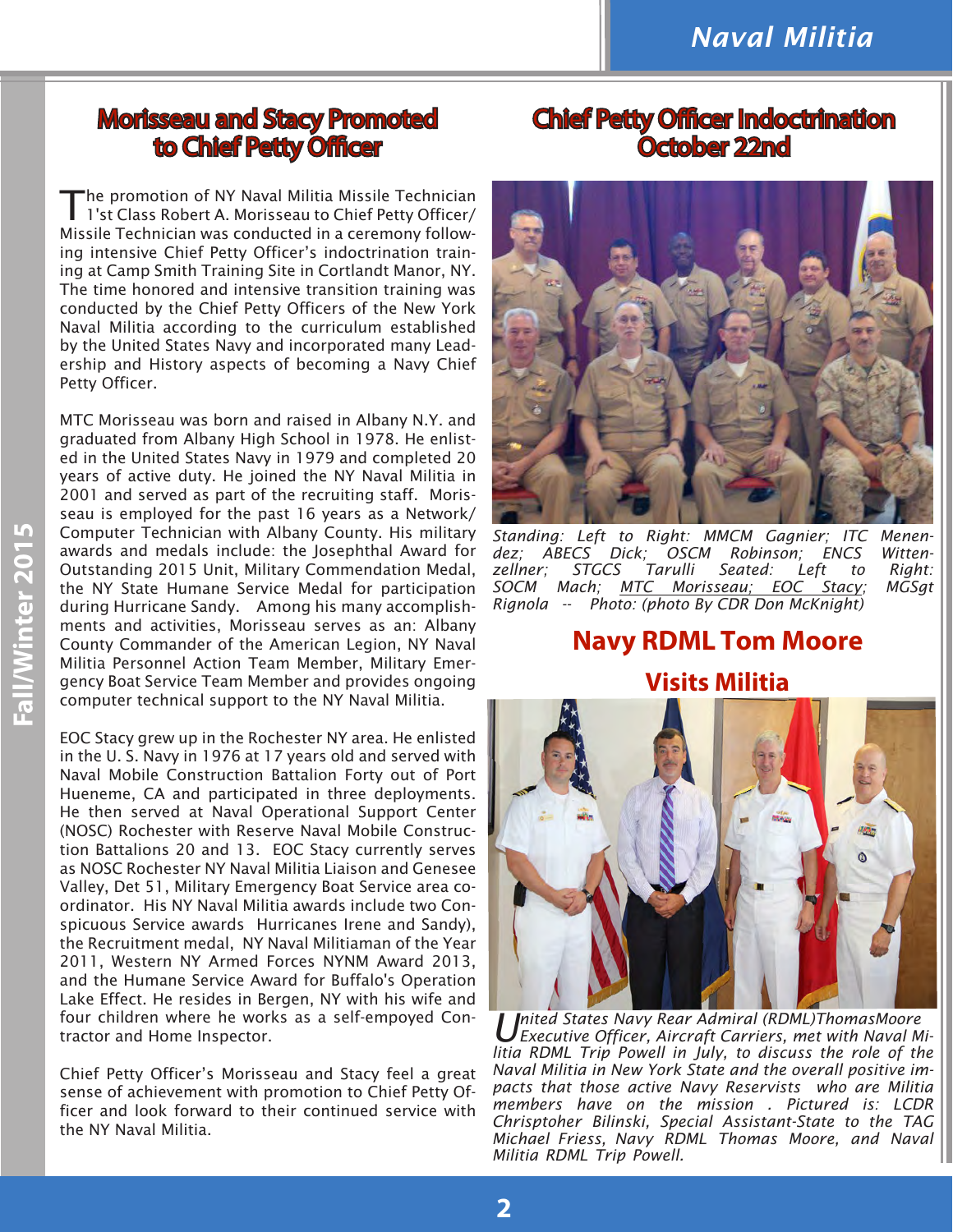#### Exercise Rapid Gunwale

#### Rapid Gunwale in Photos

Seventy-five members of the New York Naval Militia, the state's naval self-defense force, conducted training at the New York National Guard's Camp Smith Training Site on Saturday, July 25.

The training involved patrol boat maneuvers in the Hudson River, and logistical operations, and realistic medical response exercises at Camp Smith itself.

The training scenario tested the Naval Militia's ability to mobilize forces in response to a coastal storm hitting New York. The Naval Militia's personnel section also tested its ability to contact members of the force and bring them on duty in a timely manner.

The New York Naval Militia is the maritime component of the New York Military Forces which also include the Army and Air National Guard and the New York Guard, a volunteer state defense force.

Founded in 1891, the New York Naval Militia has about 2,500 members. The bulk of these members are serving members of the federal Navy Reserve, Marine Corps Reserve and Coast Guard Reserve who volunteer to perform state missions when called by the governor of New York. Five percent of the members are retired service members who serve only in a state status.

The members of the federal reserve forces put the skills they have learned in the military as Sailors, Marines and Coast Guardsmen at the service of New York State.

The New York Naval Militia also maintains a fleet of nine patrol boats which conduct maritime missions in conjunction with the United State Coast Guard, the United State Border Patrol, other state agencies and local law enforcement on lakes and rivers across New York.



*CAMP SMITH- Naval Militia members conduct forklift training on Saturday, July 25, during the New York Naval Militia's "Rapid Gunwale" exercise at Camp Smith Training Site. The exercise provided an opportunity for Naval Militia members to exercise skills they would need in a state emergency.*



*CAMP SMITH- Naval Militia medical conduct emergen-cy response training on Saturday, July 25, during the New York Naval Militia's "Rapid Gunwale" exercise at Camp Smith Training Site. The exercise provided an opportunity for Naval Militia members to exercise skills they would need in a state emergency.*



**Fall/Winter 2015**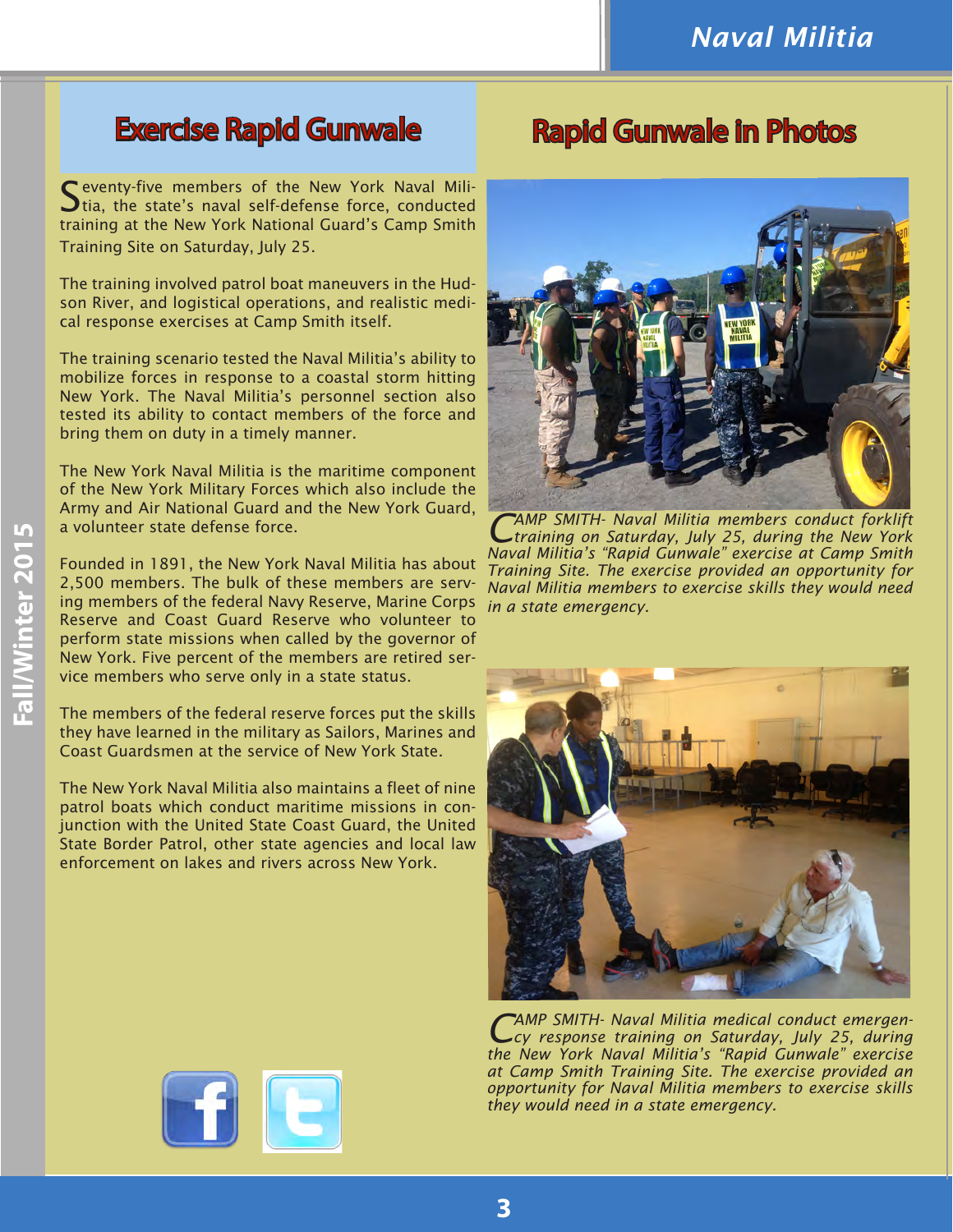#### *Naval Militia*

## Congratulations to Naval Militia Scholars

When you drill in the next few weeks and you meet a member of your Unit that is attending a NY College or a University... Congratulate them if they are a member of the Naval Militia!

Every one of these individuals that is working on their first Associate's or Bachelor's Degree is eligible to receive \$6,170 per year in tuition assistance.

This semester 140 of your fellow Naval Militia members took advantage of this program. Many of these members joined the Naval Militia just to participate in this program. Smart move on their part, no wonder they are getting a college degree! http://dmna.ny.gov/nynm/?id=education

If you are going to college/university and are not in this program - check it out!

name would be in all the newspapers. But they have volunteered mander New York Naval Militia upon the retire*ment of RDML David Tucker.* to be part of the Naval Militia and be part of an emergency re-I want you to reach out and congratulate your fellow Naval Militia members. Congratulate them because if they had just received a "\$6,170 Tuition Scholarship at a NYS College or University" their sponse force to help New Yorkers in need. No

newspaper headlines or TV recognition - just the great feeling of being part of a great Militia in a great State. And if you are reading this you are also to be congratulated and thanked: You have volunteered to be part of New York State's Defense Forces to assist our neighbors and friends when emergencies call us.

Thank you and Congratulations!

And if you meet a Navy, Marine Corps or Coast Guard Reserve member that is going to college and is not a Naval Militia member - sign them up so they can get this great NYS Tuition benefit next semester!

CAPT David H. Hawley Chief of Staff New York Naval Militia



## Zakriski Named Deputy Commander



*On November 1, 2015 CAPT Timothy Za-kriski assumed the position of Deputy Com-*

## Training on Lake Champlain Canal



*On 17 August, Naval Militia personnel par-ticipated in an Underway Training on the lake Champlain Canal.Crews conducted anchor drills, man overboard drills, and rescue exercises. Participating in the drill was: CWO2 A. Nolan, MKI Gauci, Chief (select) R. Morisseau, EO1's D. Hart and R. Hill and IT1 Aldershoff.*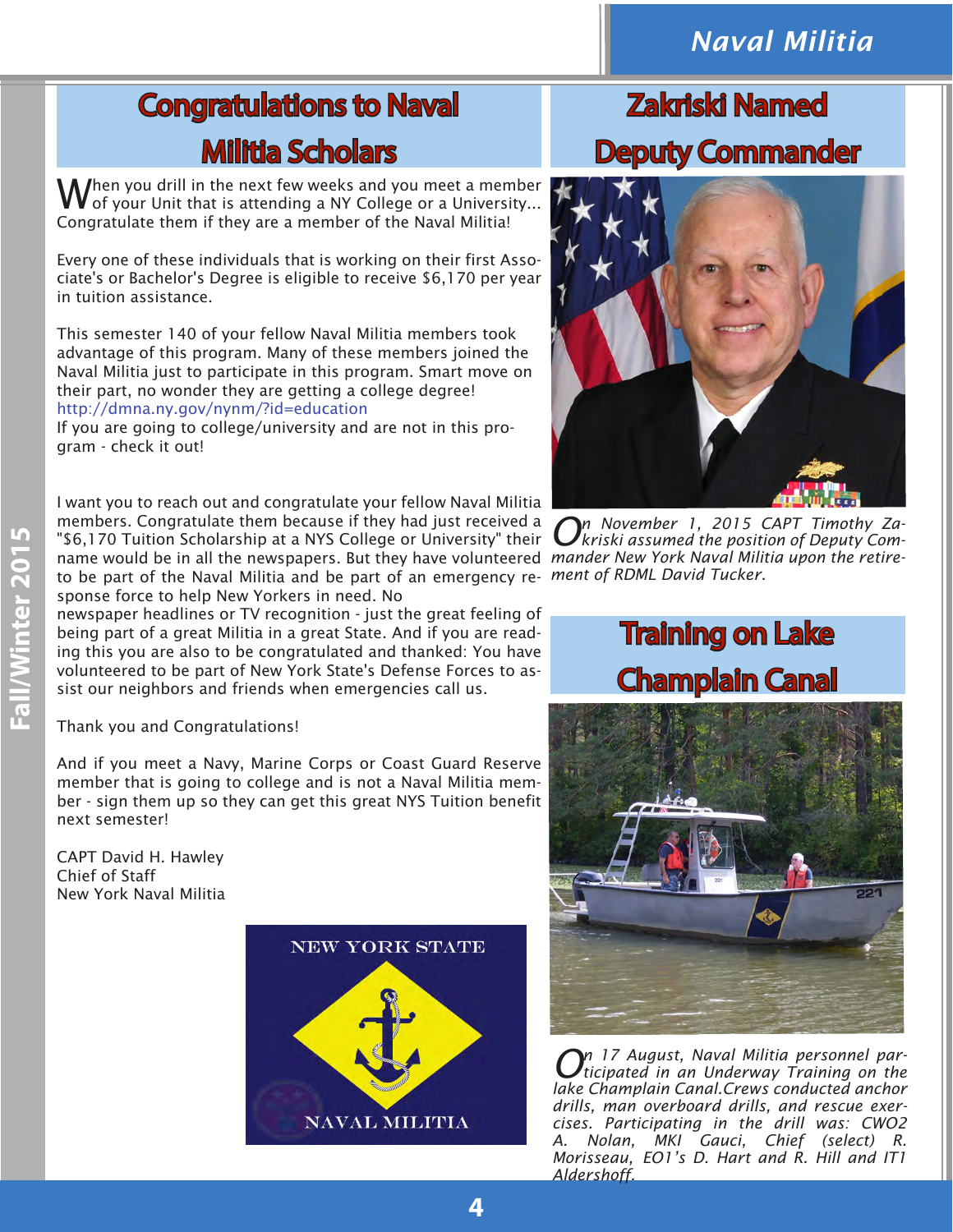## Naval Militia Census Report

| $2-Nov-15$                    | <b>SOUTH</b> | <b>NORTH</b>   | <b>WEST</b> | <b>TOTAL</b> |
|-------------------------------|--------------|----------------|-------------|--------------|
| <b>OFFICER</b>                | <b>159</b>   | 35             | 42          | 236          |
| <b>WARRANT</b>                | 15           | 5              | 5           | 25           |
| <b>ENLISTED</b>               | 1922         | 351            | 411         | 2684         |
| <b>TOTAL</b>                  | 2096         | 391            | 458         | 2945         |
|                               |              |                |             |              |
| <b>NAVY</b>                   | 1036         | 152            | 306         | 1494         |
| MARINE                        | 887          | 195            | 133         | 1215         |
| <b>COAST GUARD</b>            | 140          | $\overline{2}$ |             | 144          |
| <b>STATE ACTIVE LIST (5%)</b> | 17           | 22             | 9           | 48           |
| <b>FEDERAL COMPONENT LIST</b> | 16           | 20             | 8           | 44           |
|                               |              |                |             |              |





## Join The Military Association of New York State



The Military Association of New York (MANY), in conjunction with the National Guard Association of the United States (NGAUS), represents the interests of its members in the New York Army and Air National Guard, New York Naval Militia and New York Guard in the State Legislature, Congress and Executive Branch.

(MANY), supports its members by promoting the military policies of the United States and State of New York. MANY assists the development of National and State defense through a professional, well

trained and readily available organized State Militia. MANY is the oldest organized Military State Association in the country. Membership in MANY is open to all Officers and Warrant Officers in the four components of the New York Military Forces (New York Army National Guard, New York Air National Guard, New York Naval Militia and the New York Guard). Visit the MANY website: www.m-a-n-y.org for more information.